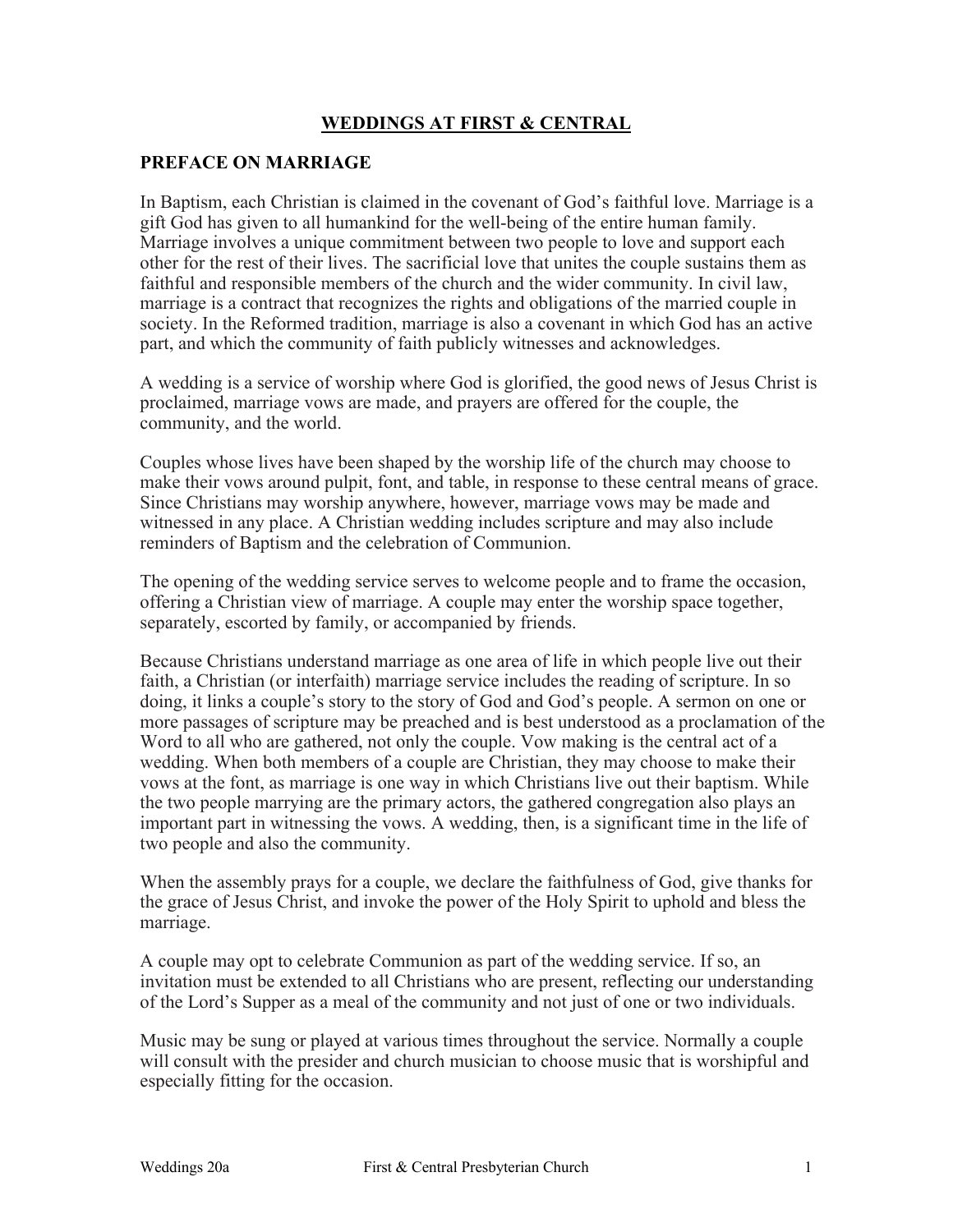In preparation for the marriage service, the minister asked to lead the service will meet with the couple to discuss:

- the nature of the Christian commitment, ensuring that at least one is a professing Christian
- the legal requirements of the state
- the privileges and responsibilities of Christian marriage
- the nature and form of the marriage service
- the vows and commitments they will be asked to make
- the relationship of these commitments to their lives of discipleship
- the resources of the faith and the Christian community to assist the couple in fulfilling their marriage commitments.

This discussion is equally important in the case of a first marriage, a marriage after death of a spouse, and a marriage following divorce.

If, after discussion with the couple, the minister is convinced that the level of commitment, responsibility, maturity, or Christian understanding is so lacking that the marriage is unwise, the minister will assure the couple of the church's continuing concern for them and not conduct the ceremony. In making this decision, the minister may seek the counsel of the Session, First & Central's governing body.

# **POLICIES AND GUIDELINES**

- A. Pre-Marriage Counseling
	- 1. Pre-marriage counseling must be arranged with the Pastor performing the ceremony. Ordinarily, this counseling will include at least three meetings with the couple. Therefore, arrangements should be made at least three months prior to the day of the wedding.
	- 2. Counseling provides an opportunity for the Pastor and the couple to become better acquainted. It is also an important time for the couple to discuss with the Pastor many of the issues and concerns facing married couples in our day. During these times of sharing, areas discussed will include: plans and goals, mutual support and responsibilities, time and financial planning, family relationships, sexual relationship, adjusting to married life, and the role of religion and faith in marriage.
	- 3. It is the couple's responsibility to make themselves available for this counseling.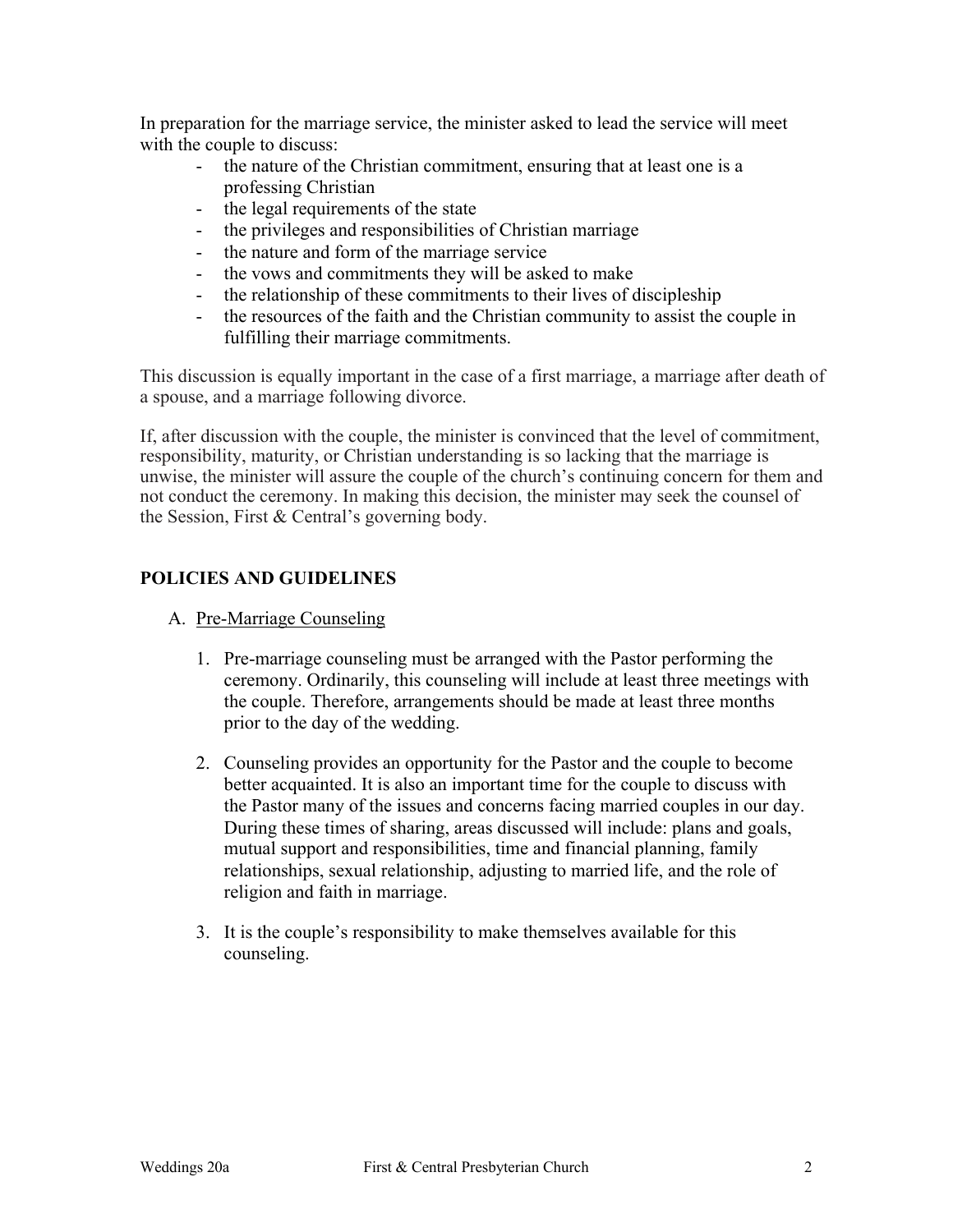### B. Scheduling

- 1. The date and time of both the wedding and the rehearsal, if needed, must be set in consultation with the Pastor.
- 2. It is expected that First & Central clergy and staff will perform all marriage ceremonies.
- 3. First & Central welcomes the participation of additional clergy. However, this must be cleared with the Pastor before any invitation is extended.
- 4. Because a wedding is a service of worship, church facilities are not available for weddings that do not involve First & Central clergy and staff.

### C. Music

- 1. All music-related arrangements must be made through First & Central's Minister of Music. The couple is responsible for contacting the Minister of Music as soon as possible after the wedding date has been set in order to schedule a consultation related to music for the wedding.
- 2. Ordinarily, First & Central's Minister of Music will provide organ music for weddings. If other musicians (e.g., vocal soloist(s), trumpeter) are desired, they must be approved by and arranged for by the Minister of Music. Other musicians should not be invited until he/she has been consulted. The Minister of Music will coordinate rehearsal times with any additional musicians.
- 3. In selecting music for the wedding, it should be kept in mind that ceremony is a service of worship.

# D. Photography

- 1. Flash photography is not permitted during the wedding service. The Pastor will be glad to remain after the service for posed photographs. Non-flash photographs during the service may be permitted if arranged for with the pastor.
- 2. If there is a designated wedding photographer, either professional or volunteer, she/he must remain at the rear of the sanctuary or chapel behind the last person in the congregation or in the balcony of the sanctuary at all times. The photographer should plan to meet with the Pastor briefly before the ceremony to review these ground rules.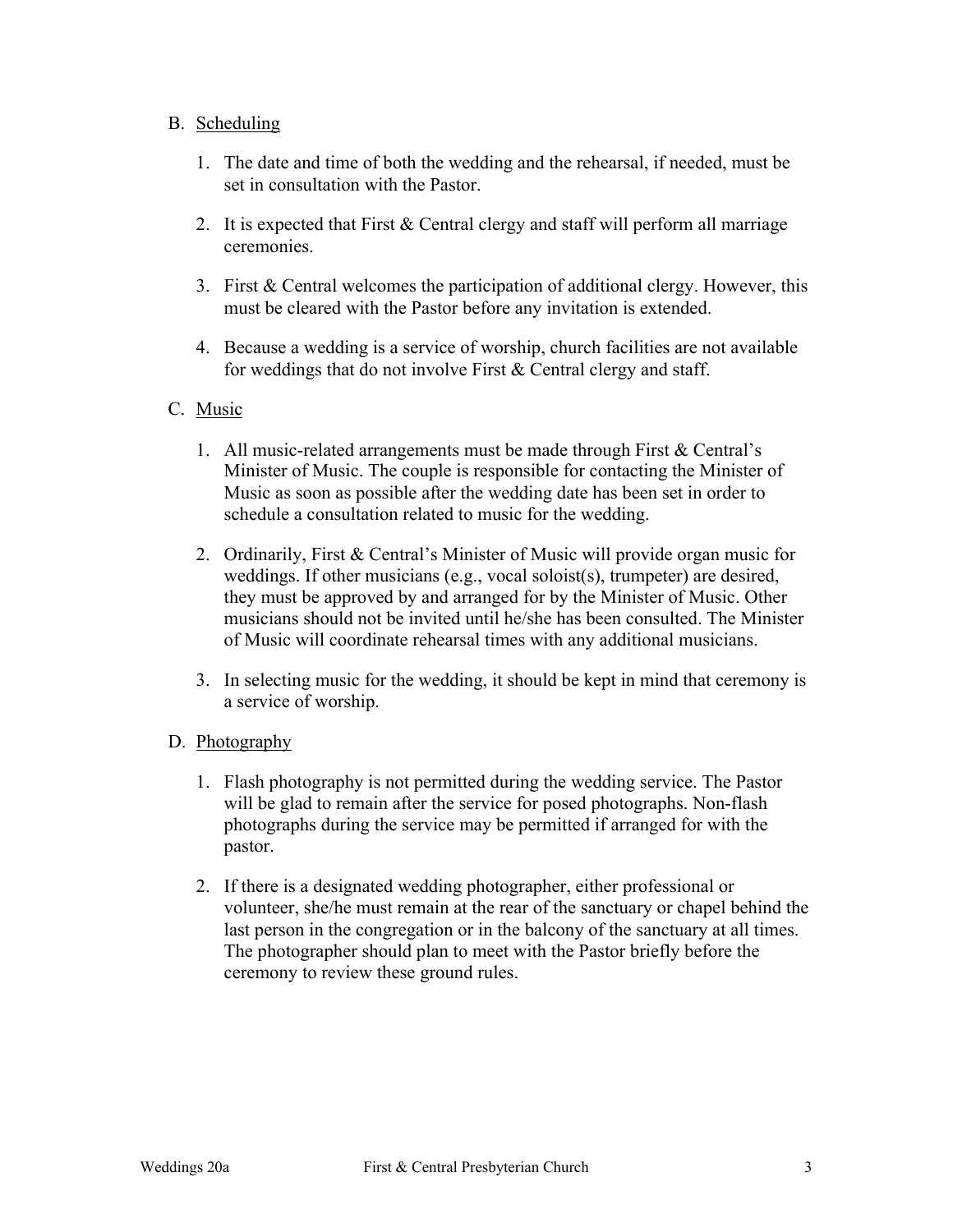- 3. If video recording is desired, the camera and all other equipment must be placed in the balcony at the rear of the sanctuary. A hand-held camera may be used at the rear of the sanctuary or chapel behind the last person in the congregation. A fixed, unstaffed camera may be set up in the choir area to focus on the couple. Additional lighting is not permitted.
- 4. Photographers and videographers must stay out of the aisles and behind the congregation at all times.

# E. Flowers

- 1. Simplicity is encouraged. The use of elaborate or excessive decoration is strongly discouraged. The use of tape or any other adhesive to attach flowers and/or other decorations to any surface is not permitted.
- 2. Flowers may not be placed on the communion table in the sanctuary. Ordinarily arrangements are placed on two flower stands in the sanctuary or one stand in the chapel.

# F. Candles

- 1. Pew candles are available for use along the center aisle.
- 2. All candles will be provided by the church. (See fees section)

# G. Rehearsal

The rehearsal is intended to ensure that the members of the wedding party understand the flow of the ceremony, have clarified any questions regarding individual roles and responsibilities in the service, that the procession and recession are properly ordered, and that the ushers/greeters understand their responsibilities.

**Please note that the Pastor performing the ceremony will direct the rehearsal. Direction by wedding consultants/directors is not permitted.**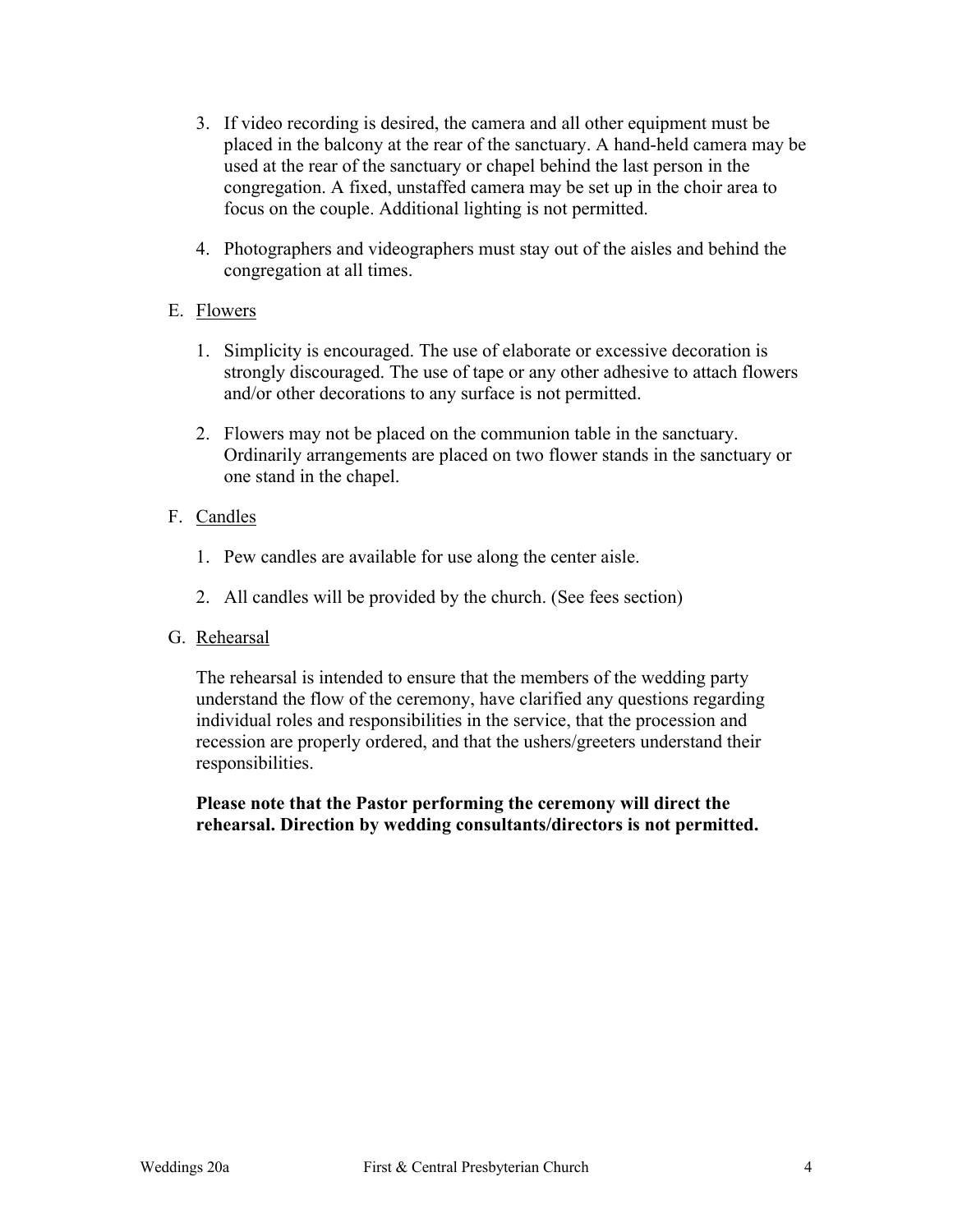#### H. Miscellaneous

- 1. The marriage license must be brought to the church office **at least one week prior** to the wedding date.
- 2. Weddings at First & Central always begin on time; therefore the wedding party should plan to arrive at the church no less than thirty minutes prior. Facilities are available for Bride(s) and Groom(s) to dress or otherwise prepare for the ceremony.
- 3. Throwing rice, birdseed, rose petals, confetti, or other items is not permitted either inside or outside the church building.
- 4. For safety reasons, neither aisle runners nor luminaries (candles in bags lining the walk and/or stairs) are permitted.
- 5. First & Central is not responsible for any articles left behind.
- 6. All First & Central facilities are smoke- and alcohol-free. Smoking and the possession/consumption of alcohol is prohibited everywhere in the building and on its grounds. The possession and use of any illegal drug or weapon licensed or not—is also prohibited in the building and on its grounds. Violation of any of these rules may lead to removal of the offending person(s) and possible termination of the event.
- 7. The building will be open and available sixty minutes prior to the scheduled wedding time. Arrangements for earlier/additional access must be agree to in advance and require additional payment of twenty dollars per hour for custodial coverage.

#### I. Facilities for Reception

- 1. Memorial Hall (located beneath the sanctuary, capacity 200) may be reserved for wedding receptions.
- 2. The church's kitchen may be used by caterers for the serving (not cooking) of food for the reception. In such a case, the caterer must provide all kitchenware needed and must leave the facility as it was found.
- 3. Access to Memorial Hall and/or the kitchen on other than the wedding day may be arranged and may require an additional fee as discussed above.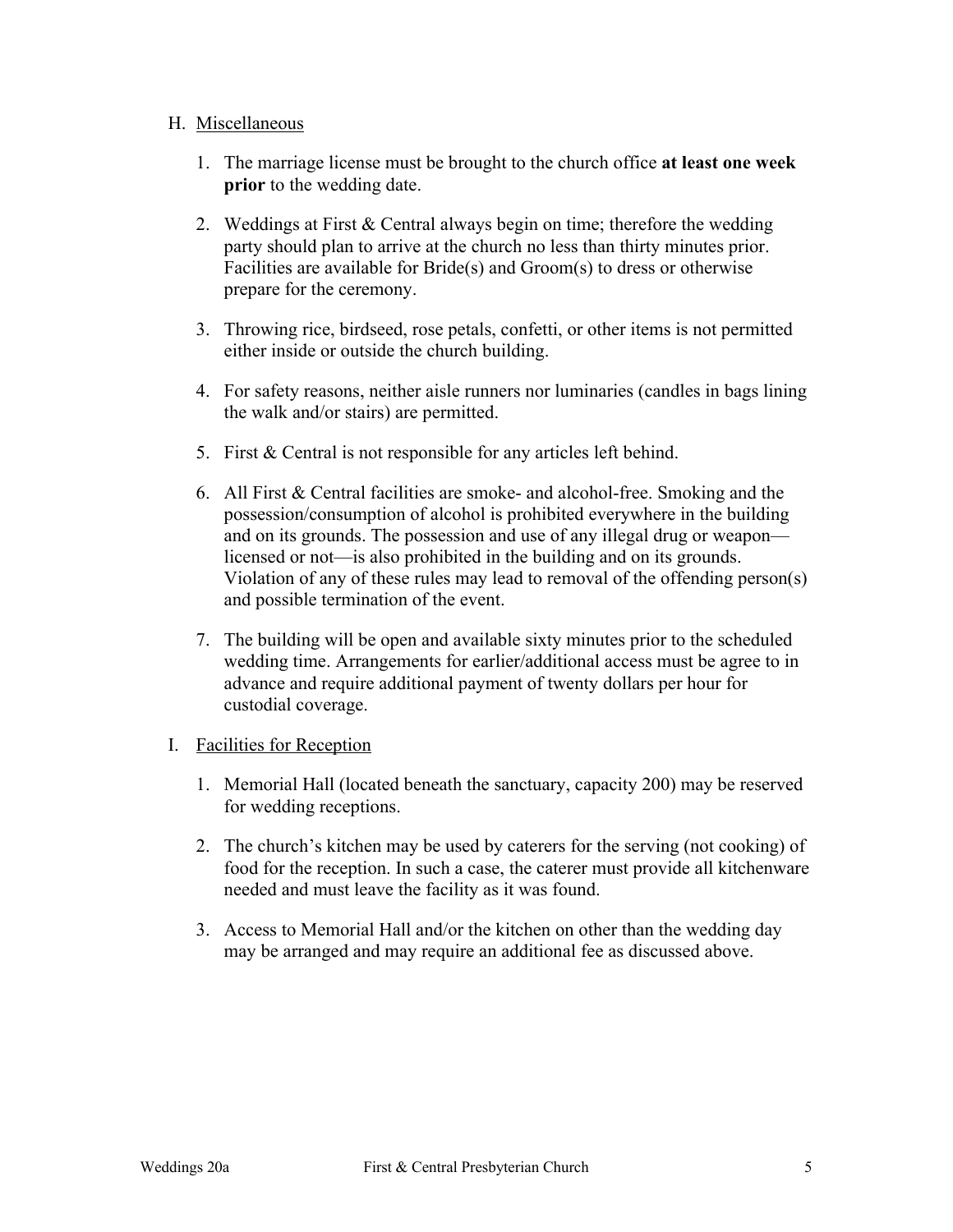### **FEES**

#### **A. Members of the Congregation**

**At least one member of the couple must be an actively participating member of First & Central for at least one year prior to the initial wedding inquiry, or, be a baptized Christian and the child or grandchild of a current actively participating member.**

| 1. Sanctuary or Chapel:                              | no charge           |                                                                                     |
|------------------------------------------------------|---------------------|-------------------------------------------------------------------------------------|
| 2. Custodian:                                        | \$200.00            | Rehearsal and Wedding                                                               |
| 3. Ceremony Coordinator:                             | \$200.00            | Rehearsal and Wedding                                                               |
| 4. Organist:                                         | \$200.00<br>\$30.00 | Wedding<br>additional fee for each<br>rehearsal with soloists or<br>other musicians |
| 5. Soloist:<br>(if arranged by Church)               | \$200.00            |                                                                                     |
| 6. Trumpeter:                                        | \$250.00            |                                                                                     |
| 7. Pastor:                                           |                     | Honorarium at member's discretion                                                   |
| 8. Use of the DuVal Room,<br>Memorial Hall, Kitchen: | no charge           |                                                                                     |
| 9. Candles:                                          | \$50.00             |                                                                                     |

Please note that membership status is determined at the time of the initial wedding inquiry. Note also that any wedding held on or adjacent to a holiday (for example, but not limited to, Christmas, New Year's Eve/Day, Easter, Thanksgiving, Memorial Day, Labor Day, and Fourth of July) will be subject to a \$750 premium.